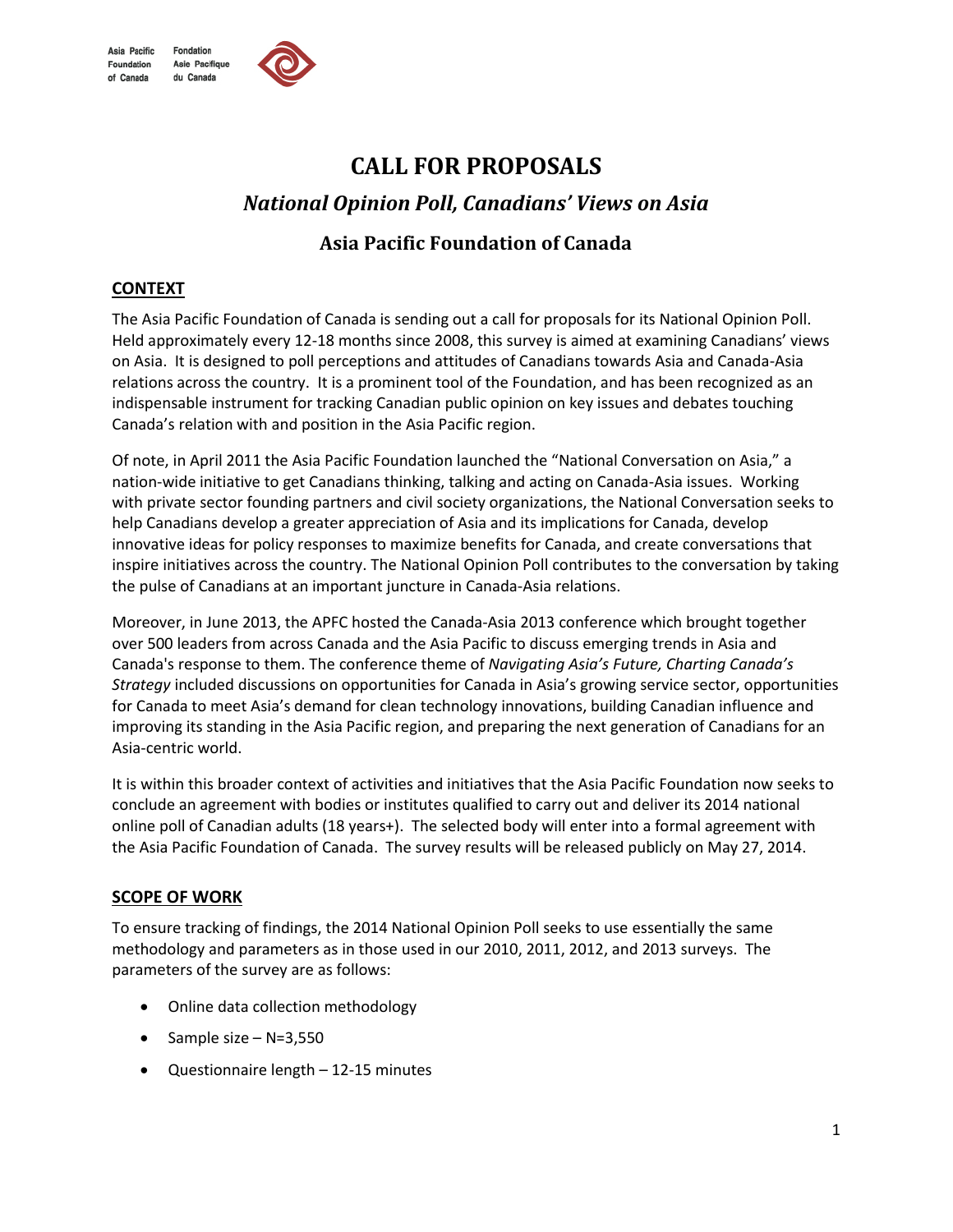The successful bidder will be responsible for providing the following to the Foundation:

- **Questionnaire programming.** The Foundation will design the questions based on a combination of key questions from previous surveys, and additional questions to reflect the changing issues and debates in Canada-Asia relations. Questions are a combination of single response questions, and agree-disagree/support-oppose grids with statements. There are **no** open-ended questions (partial or full); coding will thus not be required. The Foundation will provide the final questionnaire for programming. No questionnaire design is required from the bidder. The Foundation will be responsible for translation of the questionnaire into French.
- **Online sampling and data collection.** The Foundation seeks to have data collection via an online survey of a representative sample of Canadian adults (18 years+), based on region, age, and gender. To ensure adequate regional sample size, sampling will be done disproportionately according to the following distribution of completed surveys:

| North | ВC  | AB  | SK  | MВ  | ΟN  | QC  | <b>ATL</b> |
|-------|-----|-----|-----|-----|-----|-----|------------|
| 150   | 450 | 450 | 400 | 400 | 800 | 500 | 400        |

 **Data Tables/SPSS Data File.** The Foundation would like to receive the full set of questions broken out by key standard demographic variables (region, gender, age, education, language, urban/rural), as well as four specific "Asia attachment" variables (details provided by the Foundation). Tracking data from 2010, 2011, 2012 and 2013 will be provided to the successful bidder in order to integrate the 2014 results.

For costing purposes, the Foundation would like separate costs for the two following data deliverables:

- 1. A set of data tables with two sets of banners breaking out all questions, and an SPSS data file and data dictionary. The banners would include one set for region and demographic variables, and one set for tracking for the years 2010, 2011, 2012, 2013, and 2014.
- 2. A separate set of data tables for each of the above 8 regions. Each set would have would be produced for each region with one banner only of intra-regional and socio-demographic variables. An SPSS data file and dictionary should be provided as well.

NOTE: No report is required for this research.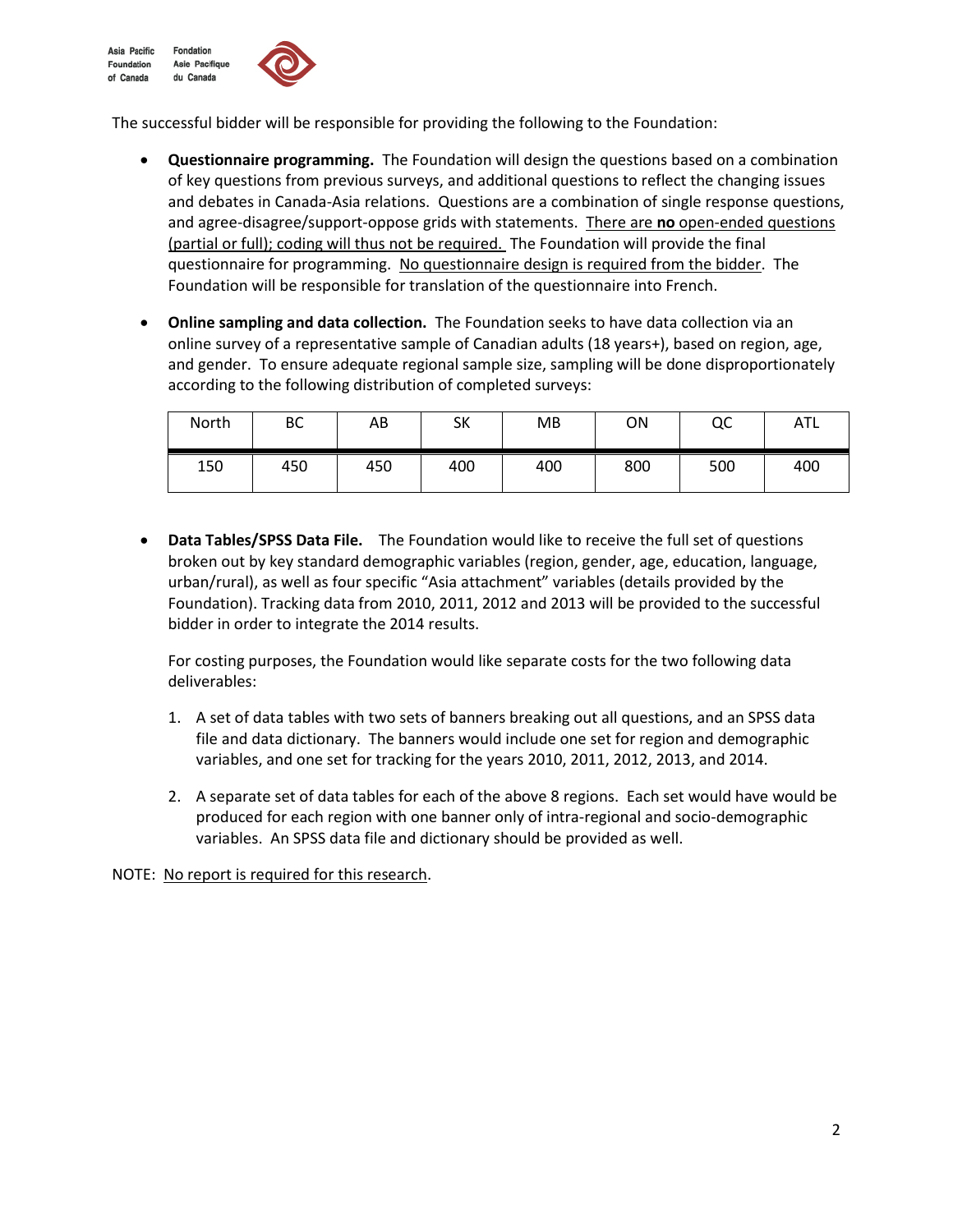

#### **CONTENT & SUBMISSION OF PROPOSALS**

The proposal must contain:

- An administrative and technical proposal of a maximum of 2 pages, which includes an introduction, a description of the qualifications of the firm and relevant experience (including project team), a description of the proposed methodology, and detailed information with respect to any use of subcontractors. It should also include a timeline for the research.
- A financial proposal of maximum 1 page, which presents a budget statement with estimates of costs (in Canadian dollars) to complete the requirements described in the above Scope of Work. This should include a separate line item for each of the three components in the Scope of Work – questionnaire programming, data collection/sampling, and data tables/SPSS file.

Note: the Asia Pacific Foundation of Canada is a non-profit research institute. It seeks to obtain the best value for the research services provided, and will select the successful bidder on this basis.

#### **PROJECT SCHEDULE**

In order to meet its May 27 public release of findings for the National Opinion Poll, the Asia Pacific Foundation of Canada proposes the following schedule for the research program:

| Request for Proposal sent out:                 | January 13            |
|------------------------------------------------|-----------------------|
| Deadline to receive proposals:                 | January 31 (12 noon)  |
| Selection of successful bidder:                | February 7            |
| Final questionnaire sent to research firm:     | February 12           |
| Data collection:                               | February 24 - March 9 |
| Preparation of data tables/SPSS data file:     | March 10 - 23         |
| Delivery of data tables/SPSS data file:        | March 24              |
| Review of data tables/SPSS data file:          | March 25 - 31         |
| (If required) Request table/file revisions:    | April 1               |
| (If required) Delivery of revised tables/file: | April 8               |

Foundation staff will work with the research firm to ensure this schedule can be met.